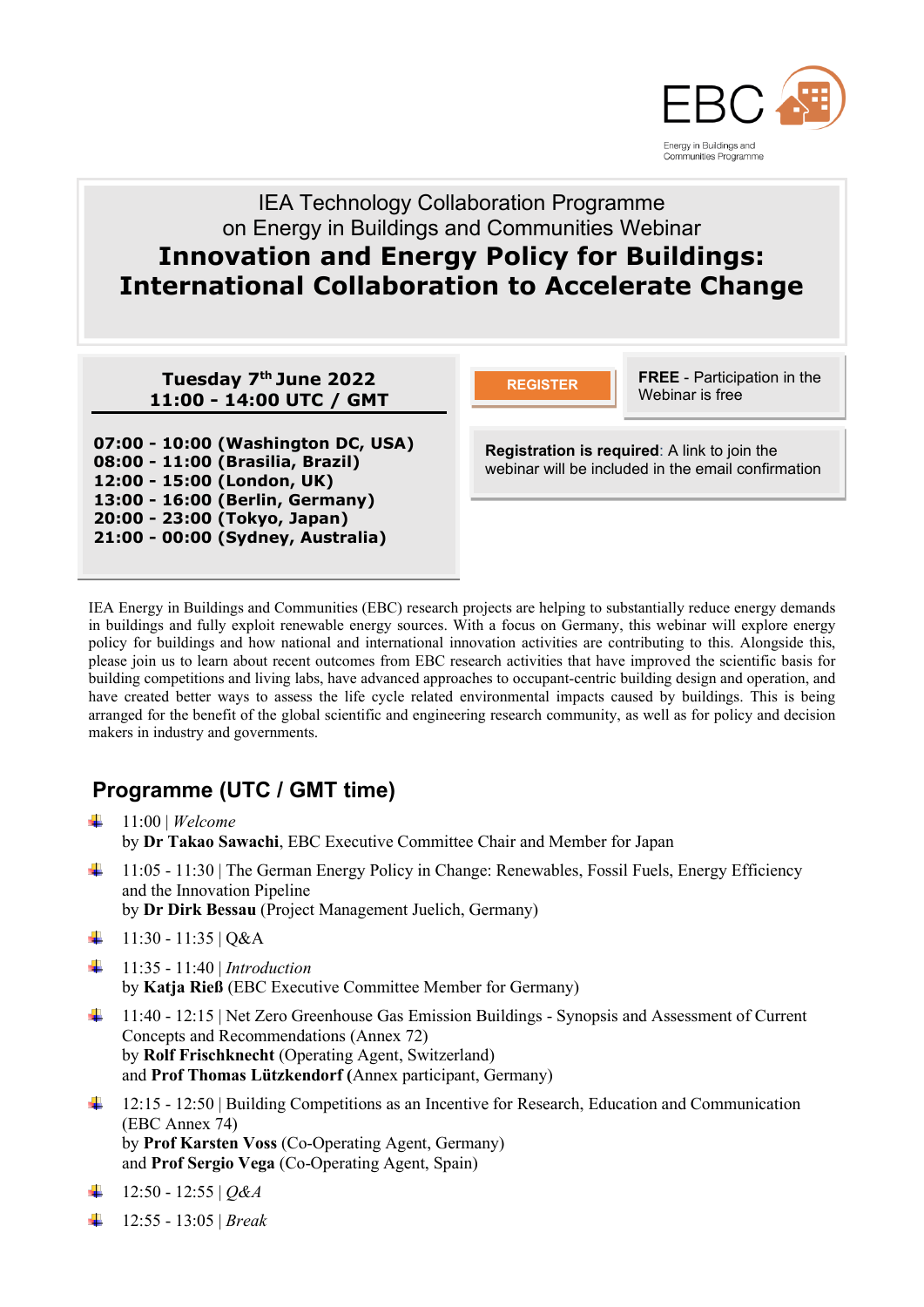

- 13:05 13:10 | *Introduction* by **Katja Rieß**
- 13:10 13:45 | Occupant-centric Design and Operation in a Post-pandemic World (EBC Annex 79) by **Prof Liam O'Brien** (Co-Operating Agent, Canada) and **Prof Andreas Wagner** (Co-Operating Agent, Germany)
- $+$  13:45 13:55 | *Q&A*
- 13:55 | *Closing Remarks* by **Dr Takao Sawachi**
- 14:00 | *End of webinar*